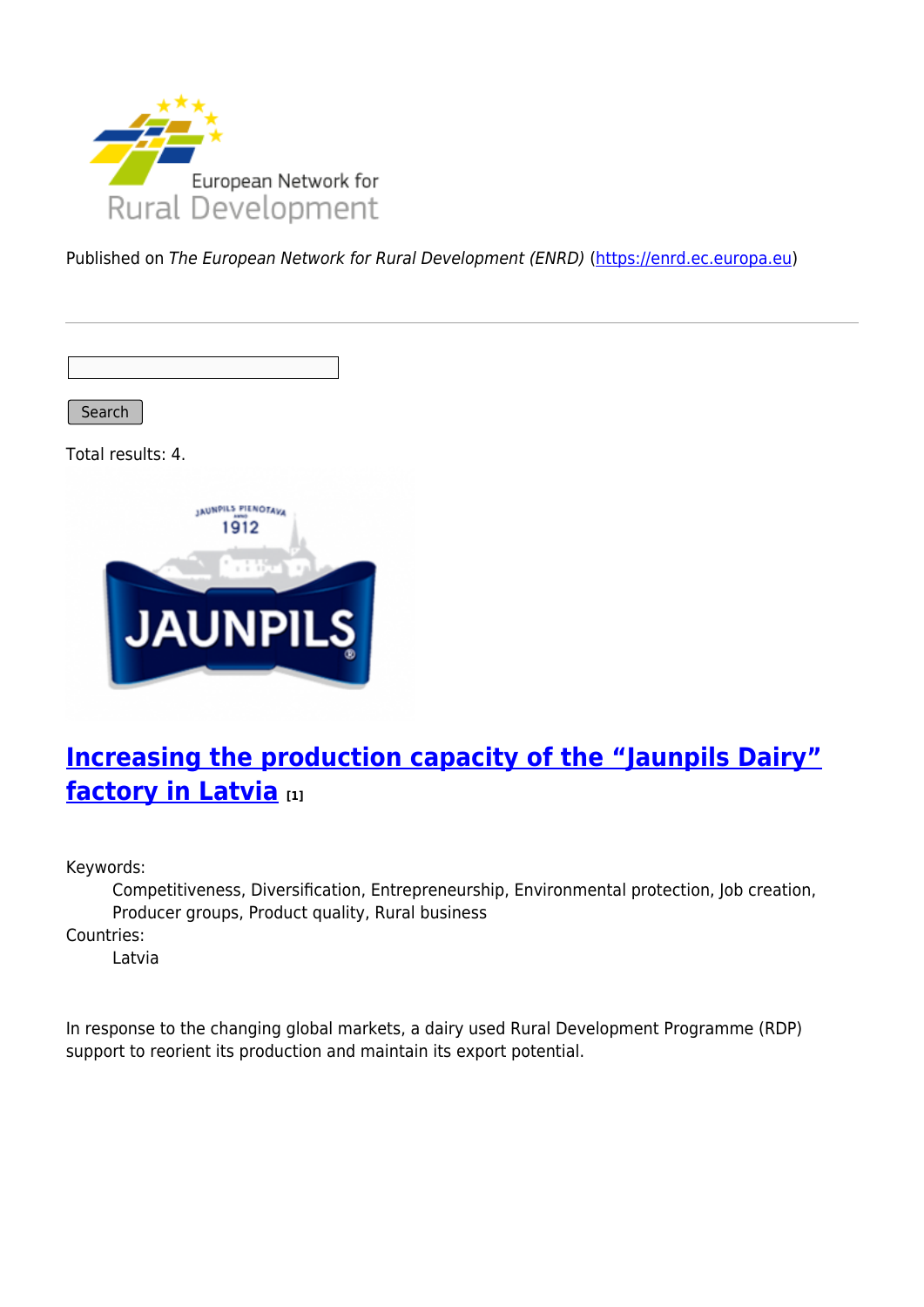

# **[Caseificio Val d'Aveto – Investing to sustain the local supply](https://enrd.ec.europa.eu/projects-practice/caseificio-val-daveto-investing-sustain-local-supply-chain_en) [chain](https://enrd.ec.europa.eu/projects-practice/caseificio-val-daveto-investing-sustain-local-supply-chain_en) [2]**

Keywords:

Diversification, Entrepreneurship, Farm restructuring/modernisation, Job creation, Market development, Mountain area, Product quality, Rural SMEs Countries:

Italy

A dairy company used RDP support to build a new wing on its factory in order to increase its production capacity. This investment strengthened the local supply chains and helps prevent the abandonment of the farming activity in the area.



# **[Efficient irrigation system in a fig orchard](https://enrd.ec.europa.eu/projects-practice/efficient-irrigation-system-fig-orchard_en) [3]**

Keywords:

Agriculture, Farm restructuring/modernisation, Irrigation, Water management Countries: Portugal